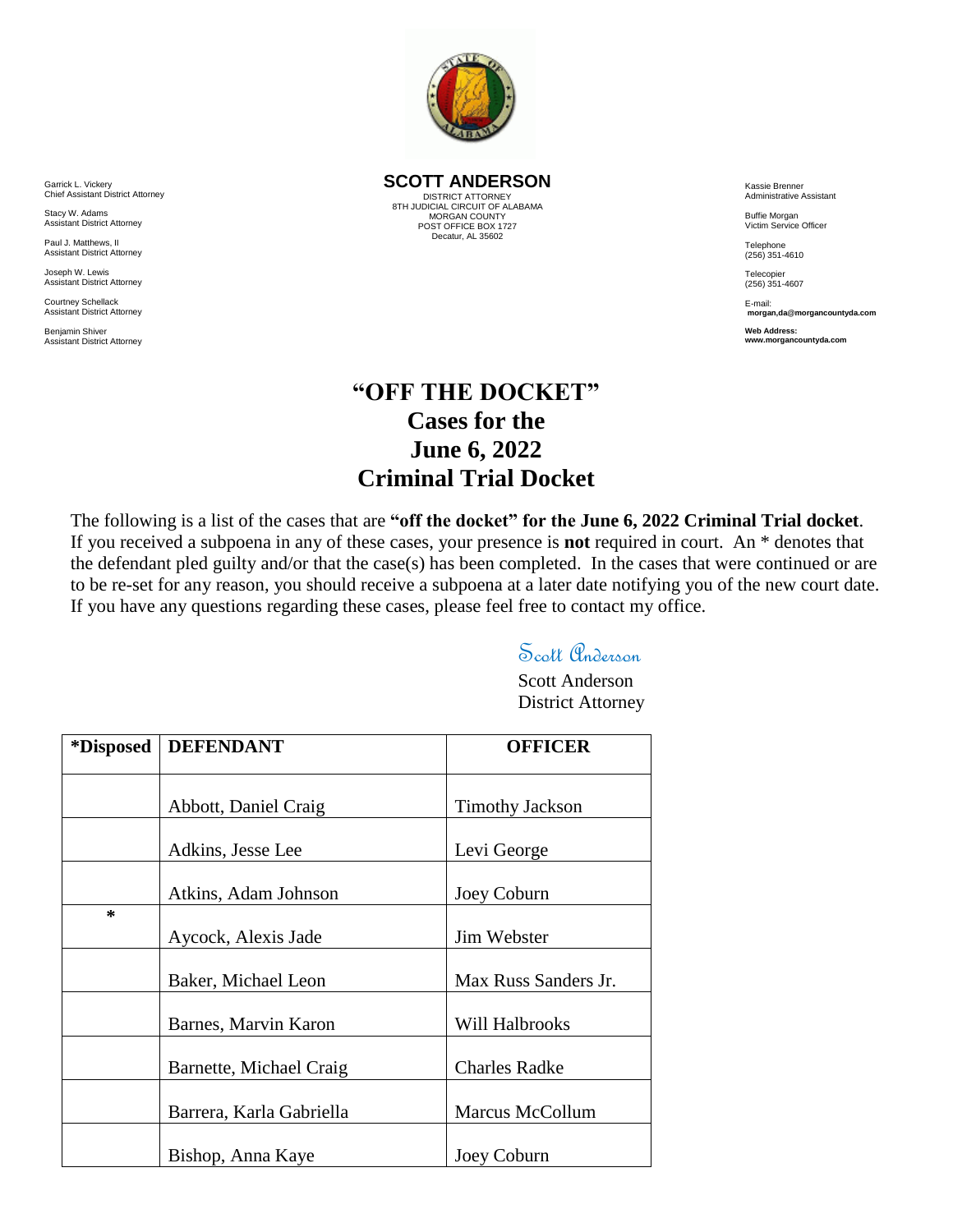| ∗      | Bodkin, Brandon Ryan     | Caleb Brooks          |
|--------|--------------------------|-----------------------|
|        | Brewer, Julia Rose       | Chip Reynolds         |
|        | Bridgmon, Rebekah Brooke | Kevin Tenner          |
|        | Brown, Matthew Bryan     | Joey Coburn           |
|        | Byess, Dawn Chasity      | <b>Joey Clark</b>     |
|        | Bynum, Matthew Bane      | Chip Reynolds         |
|        | Byrd, Larry Kantrell     | <b>Garry Landers</b>  |
| ∗      | Calvert, William Blake   | Jerald Jenkins        |
|        | Carnes, Jessie Lee       | Daniel C. Parker      |
|        | Carter, Crystal Cheyenne |                       |
| ∗      |                          | <b>Turk Jones</b>     |
|        | Carter, William Landon   |                       |
|        | Castro, Antonio          | Caleb Love            |
|        | Caudle, William Henry    | Keith Rutherford      |
|        | Cherry, Alexandria Shea  | <b>Garry Landers</b>  |
|        | Clemons, Ashley Nicole   | Keith Rutherford      |
|        | Clemons, Darrell Da'Juan | <b>Josh Daniell</b>   |
|        | Cooper, Andrew Steven    | <b>Charles Radke</b>  |
|        | Cousin, Adam Terrell     | Jodie Fuller          |
| $\ast$ | Crayton, Tyquesha Lanae  | Izaiah Cole           |
|        | Crutcher, Tameka Lavon   | <b>Rosslon Jowers</b> |
| *      | Dotson, Cecil Dewayne    | Jim Webster           |
|        | Duke, Jason Patrick      | <b>Brian Prosser</b>  |
|        | Duerst, Corey Remon      | Agt. Brian Casey      |
| ∗      | Eipp, Austin Wade        | Chip Reynolds         |
|        | Gambrell, Kristina Lynn  | Cole Veazey           |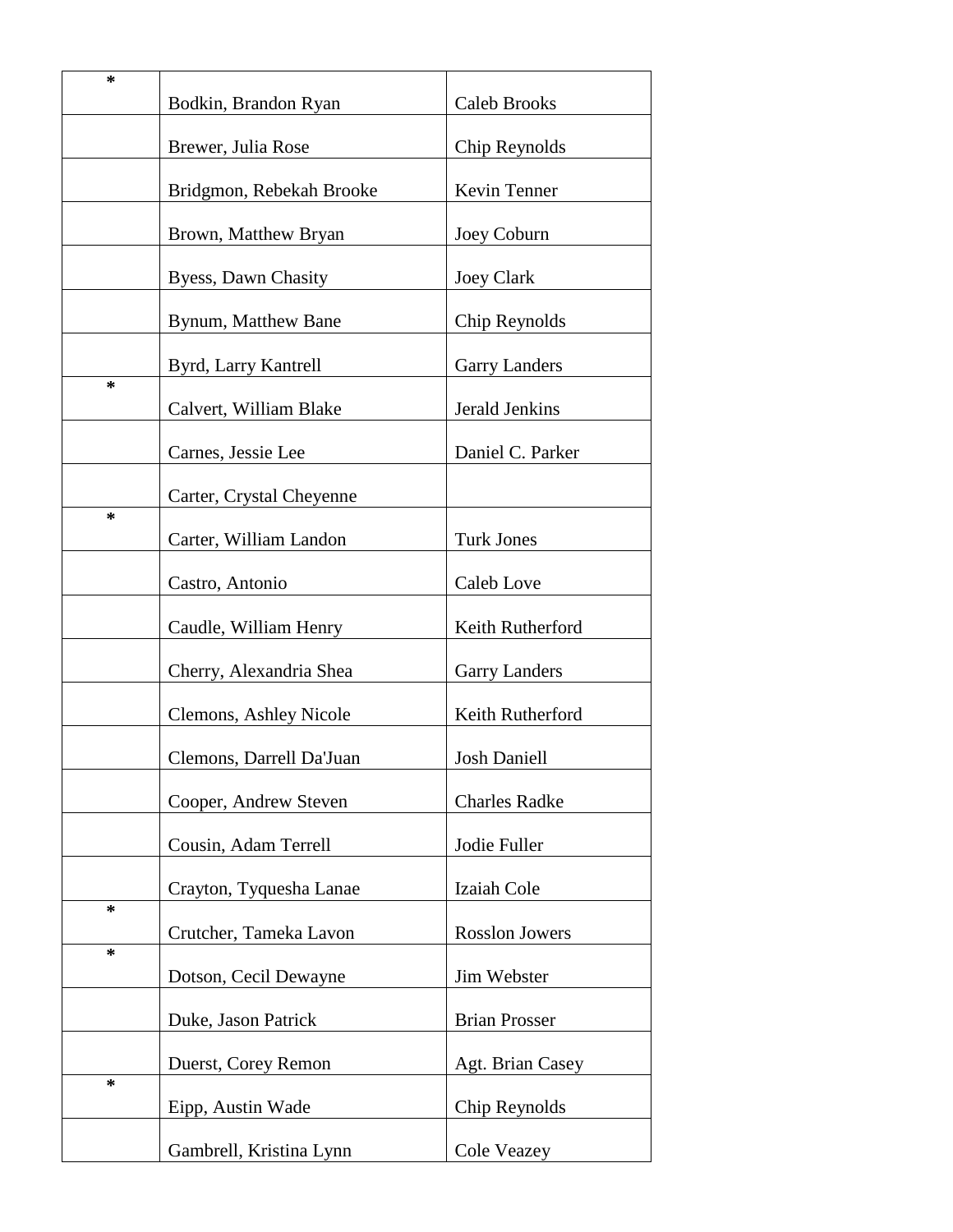|        | Gardner, Tyler Dillon   | Darius Carr            |
|--------|-------------------------|------------------------|
| ∗      |                         | Sean Mukaddam          |
| ∗      | Gomez, Fernando Jose    | <b>Caleb Brooks</b>    |
|        | Hammock, Tyler Dean     | Joey Coburn            |
|        | Harris, Jonathan Clyde  |                        |
|        | Harris, Jonathan Clyde  | <b>Brandon Bailey</b>  |
|        | Harris, Terrence Desean | Michael Kitchens       |
| ∗      | Hawkins, Robert Sanchez | <b>Byron Williams</b>  |
| ∗<br>∗ | Hawkins, Robert Sanchez | <b>Timothy Jackson</b> |
|        | Haynes, Jonathan Thomas | Tania Burgess          |
|        | Hubbert, Wesley Dale    | <b>Turk Jones</b>      |
| ∗      | James, Rogerick Ramon   | Zack Dockery           |
|        | Jimenez, Romauldo       | <b>Rosslon Jowers</b>  |
|        | Jones, Daniel Rashun    | Miles Livingston       |
|        | Jones, Denise Lashea    | Demetrius Hightower    |
|        | Jones, Kaleeb D'Vante   | Will Halbrooks         |
|        | Jones, Kaleeb D'Vante   | Mike Burleson          |
|        | Jones, Sharlet Darlene  | Michael S. Whittle     |
| $\ast$ | Jones, Tyaus Antonio    | Jonathan Macklin       |
|        | Kube, Larry Alan        | Michael S. Whittle     |
|        | Lamb, Preston Joseph    | <b>Todd Walker</b>     |
|        | Mathews, Jayson Alton   | Jordan Byrd            |
| ∗      | McGill, Gregory Keith   | <b>Chance Sparks</b>   |
|        | Mena, Carlos            | Mark Zivat             |
| ∗      | Minor, Braxton Blair    | Cole Veazey            |
|        | Moctezuma, Camila Maria | <b>Charles Radke</b>   |